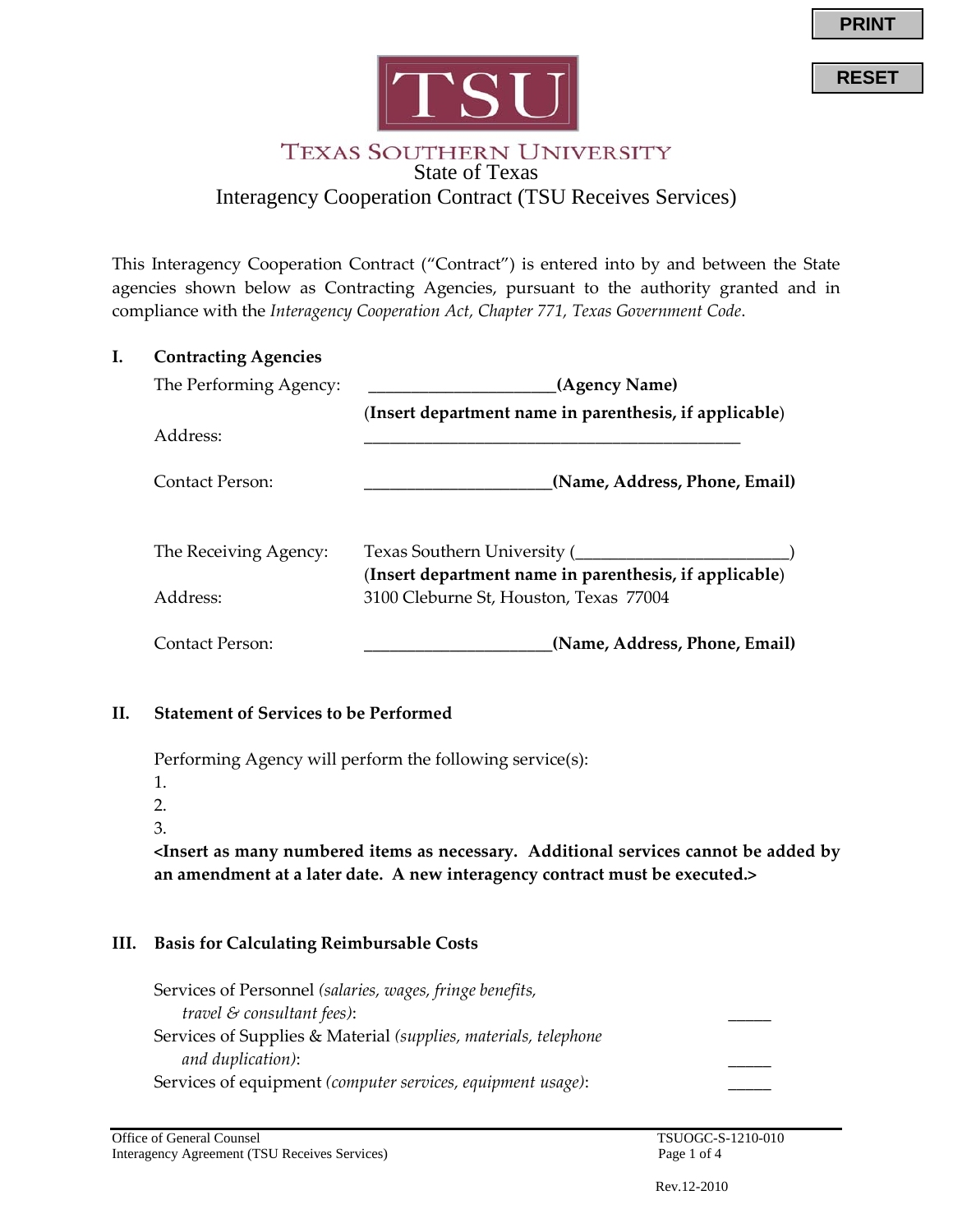

# **TEXAS SOUTHERN UNIVERSITY** State of Texas

Interagency Cooperation Contract (TSU Receives Services) TOTAL DIRECT COSTS:

Indirect costs  $(\%)$ 

## **TOTAL AMOUNT DUE \_\_\_\_\_**

#### **IV. Contract Amount**

The total amount of this contract shall not exceed \$ **(insert written amount).** *<This is the maximum amount collectable under the contract as written.>*

#### **V. Payment of Services**

Performing Agency will invoice Receiving Agency for services \_\_\_\_\_\_\_\_\_. **(***Note: For example, weekly, monthly, in one lump sum upon execution of this Contract, or upon complete performance of the services).*

In accordance with Chapter 771, *Texas Government Code*, Receiving Agency shall reimburse Performing Agency for services satisfactorily performed from appropriation items or accounts of the Receiving Agency from which like expenditures would normally be paid, based upon vouchers drawn by the Receiving Agency payable to Performing Agency.

## **VI. Warranties:**

Performing Agency warrants that (1) it has authority to perform the services and (2) the representative signing this Contract on its behalf is authorized by its governing body to sign this Contract.

Receiving Agency warrants that (1) it has the authority to contract for the services and (2) the representative signing this Contract on its behalf is authorized by its governing body to sign this Contract.

## **VII. Term of the Contract**

This Agreement is to begin \_\_\_\_\_\_\_\_\_\_\_\_\_\_ and terminate \_\_\_\_\_\_\_\_\_\_\_\_\_\_. *(Term of the Agreement should not transcend the biennium).*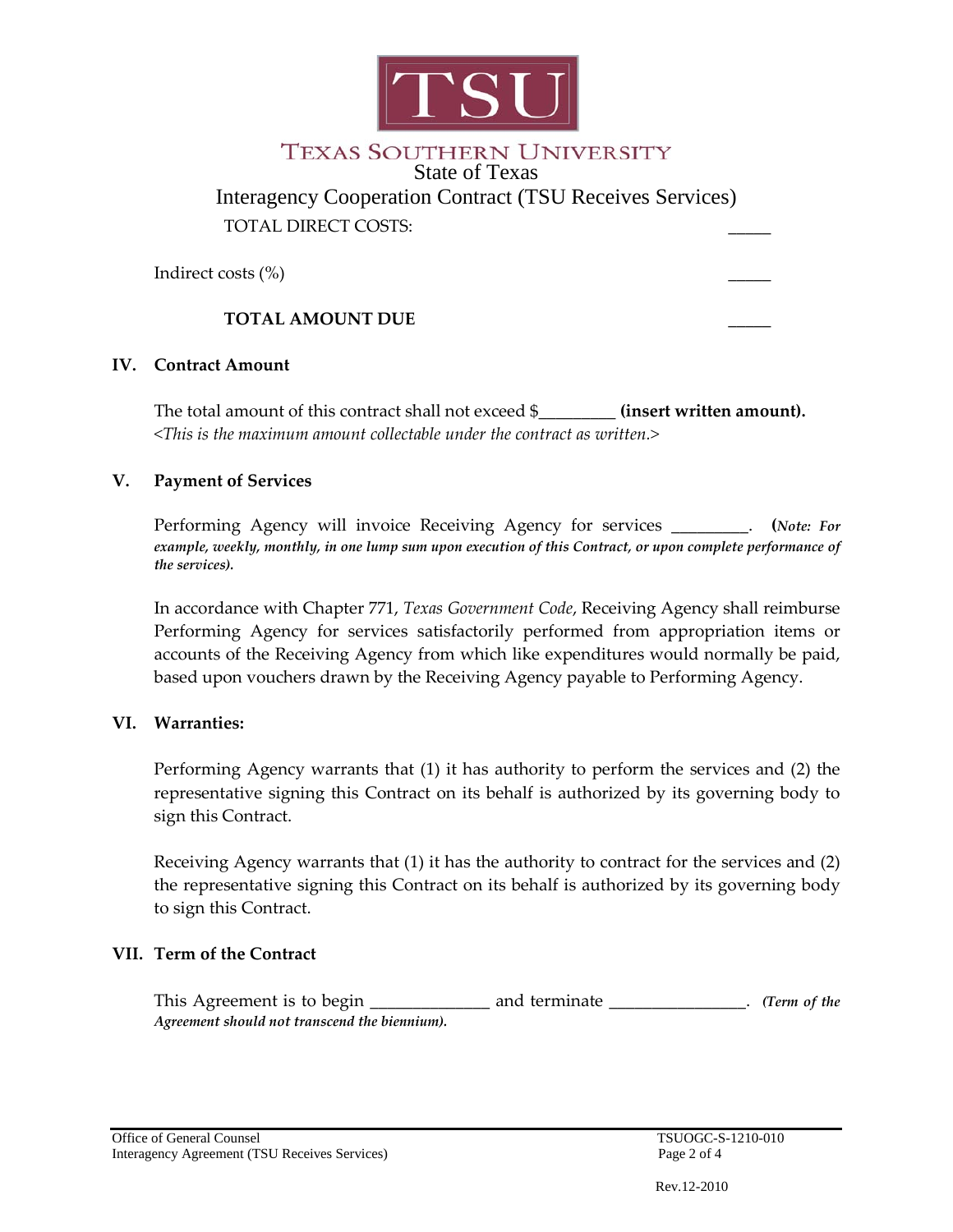

# TEXAS SOUTHERN UNIVERSITY

State of Texas

Interagency Cooperation Contract (TSU Receives Services)

#### **VIII. Termination:**

In the event of a material failure by a Contracting Agency to perform its duties and obligations in accordance with the terms of this Contract, the other agency may terminate this Contract upon thirty (30) days' advance written notice of termination setting forth the nature of the material failure; provided that, the material failure is through no fault of the terminating agency. The termination will not be effective if the material failure is fully cured prior to the end of the thirty (30) day period.

Receiving Agency may terminate this Contract without cause upon thirty (30) days' advance written notice of termination to the Performing Agency. Upon notice, Performing Agency shall immediately discontinue all services affected (unless the notice directs otherwise) and deliver to Receiving Agency all reports for and/or accumulated by Performing Agency in performing this Agreement, whether completed or in process.

#### **IX. Miscellaneous**

The Contracting Agencies certify that, (1) the services specified above are necessary and essential for activities that are properly within the statutory functions and programs of the affected State agencies, (2) the proposed arrangements serve the interest of efficient and economical administration of the State, and (3) the services, supplies or materials contracted for are not required by Section 21, Article 16 of the *Texas Constitution* to be supplied under contract given to the lowest responsible bidder.

The person signing below on behalf of Performing Agency and Receiving Agency warrant that he/she has the authority to execute this agreement according to its terms.

| <b>Performing Agency:</b><br><u> 1980 - Johann John Harry Harry Harry Harry Harry Harry Harry Harry Harry Harry Harry Harry Harry Harry Harry H</u> | <b>Receiving Agency:</b><br><b>Texas Southern University</b> |
|-----------------------------------------------------------------------------------------------------------------------------------------------------|--------------------------------------------------------------|
|                                                                                                                                                     |                                                              |
|                                                                                                                                                     |                                                              |
|                                                                                                                                                     |                                                              |
|                                                                                                                                                     |                                                              |